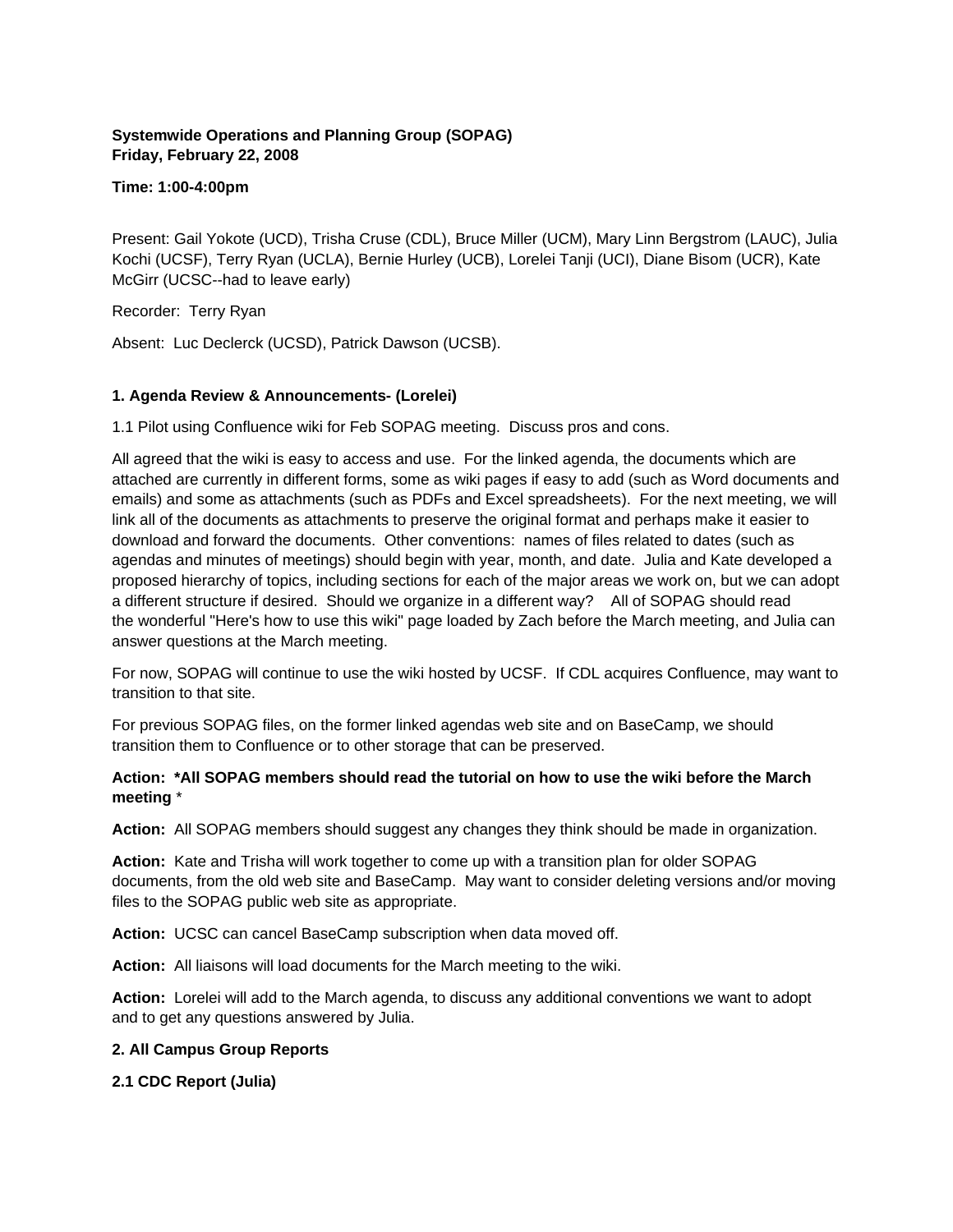CDC held an in-person meeting in February and discussed several issues related to collections and licenses. CDC is proceeding with evaluation of databases funded out of SCAP, to deal with shortfalls, which will include some review of existing Tier 1 databases. Ivy is developing a revised document for the UL-SOPAG meeting in March about shared print criteria.

**Action:** Julia will be sure that Ivy will have any documents for the UL-SOPAG meeting ready by March 5.

**Action:** Lorelei will suggest that Ivy be invited to the March UL-SOPAG meeting.

# **2.2 SCO Report (Gail)**

The SCO held an in-person meeting this week. The group is looking for systemwide leadership and coordination of systemwide efforts addressing issues such as the NIH Open Access mandate and the implications of the Harvard mandate. SCO is working on a recommendation to the ULs for more systemwide leadership, to be sent to SOPAG for submission to the ULs. Document would need to be ready for the ULs by March 5 so needs to be to SOPAG for review by Feb 29.

bePress is rolling out a new feature called Selected Works, a set of tools that will allow a faculty member or graduate student to create a web site of research interests and publications, branded to the institution and department, along with depositing the works themselves. bePress intends to roll out to campuses sometime in the Spring quarter. Signals a change where eScholarship focuses on meeting the continuing needs of faculty for management of scholarly communications, rather than highlighting repository functions.

**Action:** Gail will send the SCO request for support to the SOPAG list by Friday, Feb 29.

**Action:** SOPAG will need to review and respond to the SCO proposal by COB Tuesday, March 4.

#### 2.2.2 SCOAP3 Update

The ULs have received the Transformative Ideas for Scholarly Communications and Letter of Intent documents from Ivy on SCOAP3 and are reviewing them. SCO endorsed that it was a potential transformative effort and worthy of ongoing discussion. SCOAP3 is asking for letters of intent and transfer of current subscription funds from UC. SCO and CDC have agreed to the concept and are waiting for UL agreement. There is a meeting at UCB on Feb 29 on what SCOAP3 is and implications for libraries, and would be good if a decision was made by then.

#### **2.3 HOPS** \*Report (Patrick)

Patrick sent a status report via email: For the HOPS report, HOPS has sent SOPAG the preliminary report on the Future of Public Services. At the HOPS meeting at UC Merced March 6 & 7 the report to SOPAG and the ULs following the instructions from the ULs and SOPAG will be completed to move forward the big ideas.

The mass digitization FAQ was discussed and is ready to be mounted on the Inside CDL website for library staff as quickly as possible. A 'quick comparison chart' will be added ASAP. Laine Farley will move this along.

HOPS continued discussion on Donald Barclay's 'database of databases' idea which would also contain social networking tools. Laine Farley and Donald Barclay will work on a Needs Assessment/Use Cases for this project and have this for the March HOPS meeting.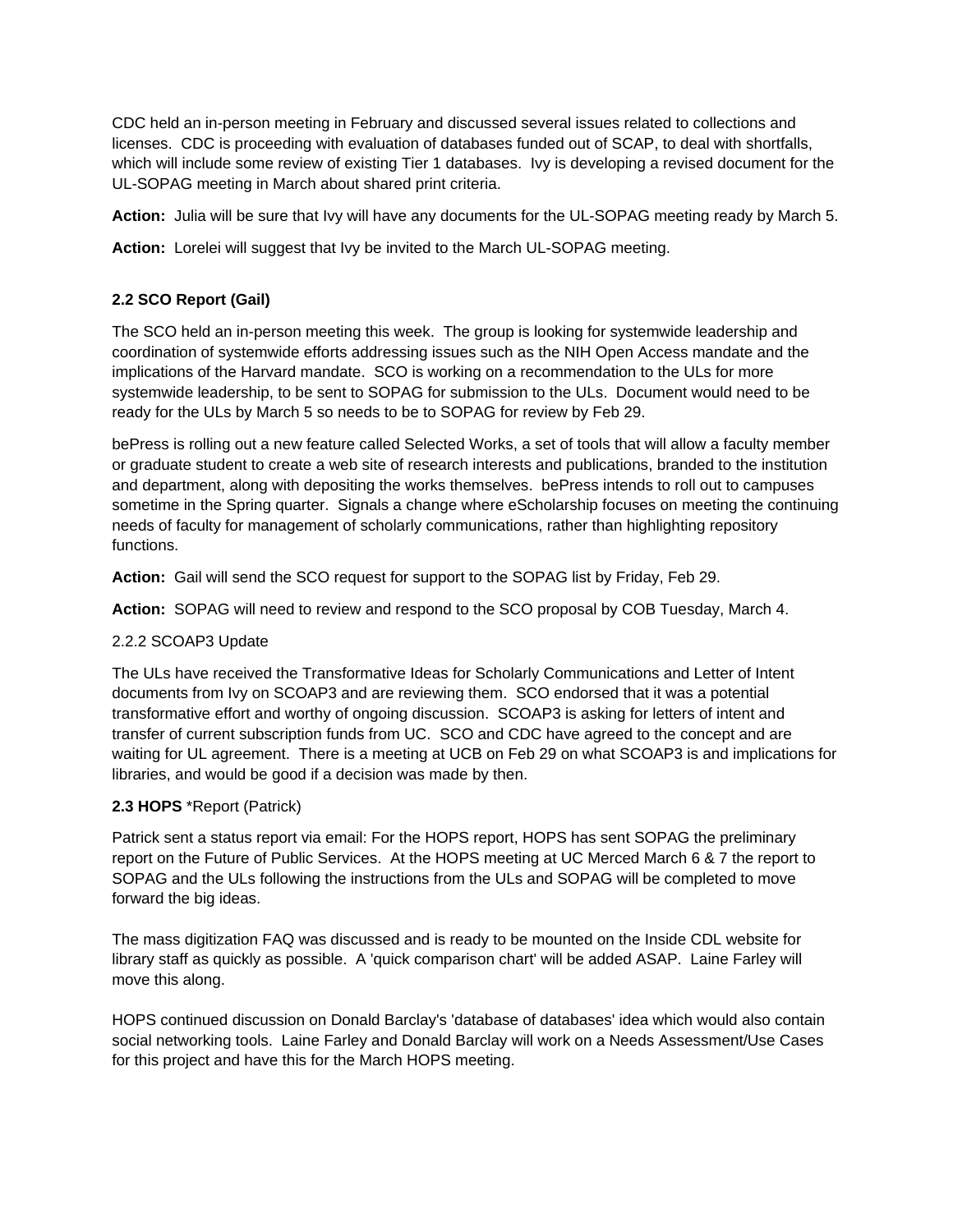SOPAG reviewed the preliminary report from HOPS on the most promising idea to be pursued. A more final preliminary report will be shared at the UL-SOPAG meeting. Will they be fleshing out the other two big ideas? What resources will be needed? The list of current relevant initiatives doesn't mention WorldCat Local, though it is relevant to the categories mentioned in the list and might offer new opportunities for public services. One of the intentions is to get additional initiatives beyond WorldCat Local so doesn't need to be, or should be, focused on WorldCat Local, but would be good to take advantage of lessons learned from that project. What can / should UC do now, with the resources available? In the three ancillary themes section, is HOPS intending to flesh out Big Idea # 1 or do they now consider it to be part of Big Idea #2 which HOPS has identified as their most promising idea?

**Action:** Lorelei will check with Carol on when another revision is doable.

**Action:** Lorelei will share SOPAG's comments with Carol Hughes so HOPS can consider as they finalize their preliminary report for the March 5 deadline.

# **2.4 HOTS Report (Luc)**

No report.

# **2.5 LTAG Report (Terry)**

LTAG has a face-to-face meeting scheduled for March 12 at CDL. Several new representatives have been appointed, from CDL, UCLA, and UCSF.

# **2.6 RSC (Gail)**

RSC is working on the assessment of potential cost savings for Tricor delivery, gathering data from campuses now. RSC developing a proposal for a workshop on emergency disaster preparedness.

# **2.7 Role of SOPAG liaisons to ACGs (discussion)**

Should the liaisons attend every ACG meeting? No. Delete the 2nd sentence from the first paragraph ("Ideally liaisons are encouraged to attend and participate in ACG conference calls and meetings. Alternatively....")

**Action:** Lorelei will edit and distribute, then get posted on the website.

### **2.8 Collaborative communication tools for ACGs and SOPAG**

Need centralized ways to share documents and calendars, etc. Too early to adopt Confluence for this purpose until it's clear what CDL will purchase. Do we also need a tool to schedule meetings, such as TimeBridge or Doodle?

**Action:** Lorelei will add meeting schedule tools to the topic and move the topic to Pending.

# **3. A Structure for Implementing UC Libraries Collaborative Projects (Kate and Bernie)**

Project management training could be very useful systemwide to generate more skills in this area. Joan Starr at CDL would be open to conducting training for the campuses. UCSF has developed a basic project management curriculum that they offer to staff, with a focus on practical advice that has been very well received. They require that everyone who takes the course have a real project to work on as part of the training. Julia will give SOPAG access to the UCSF project management documentation if she can. UC Irvine campus is putting together a project managers users group.

**Action:** Trisha and Julia will discuss with Joan and report back to SOPAG at the March meeting.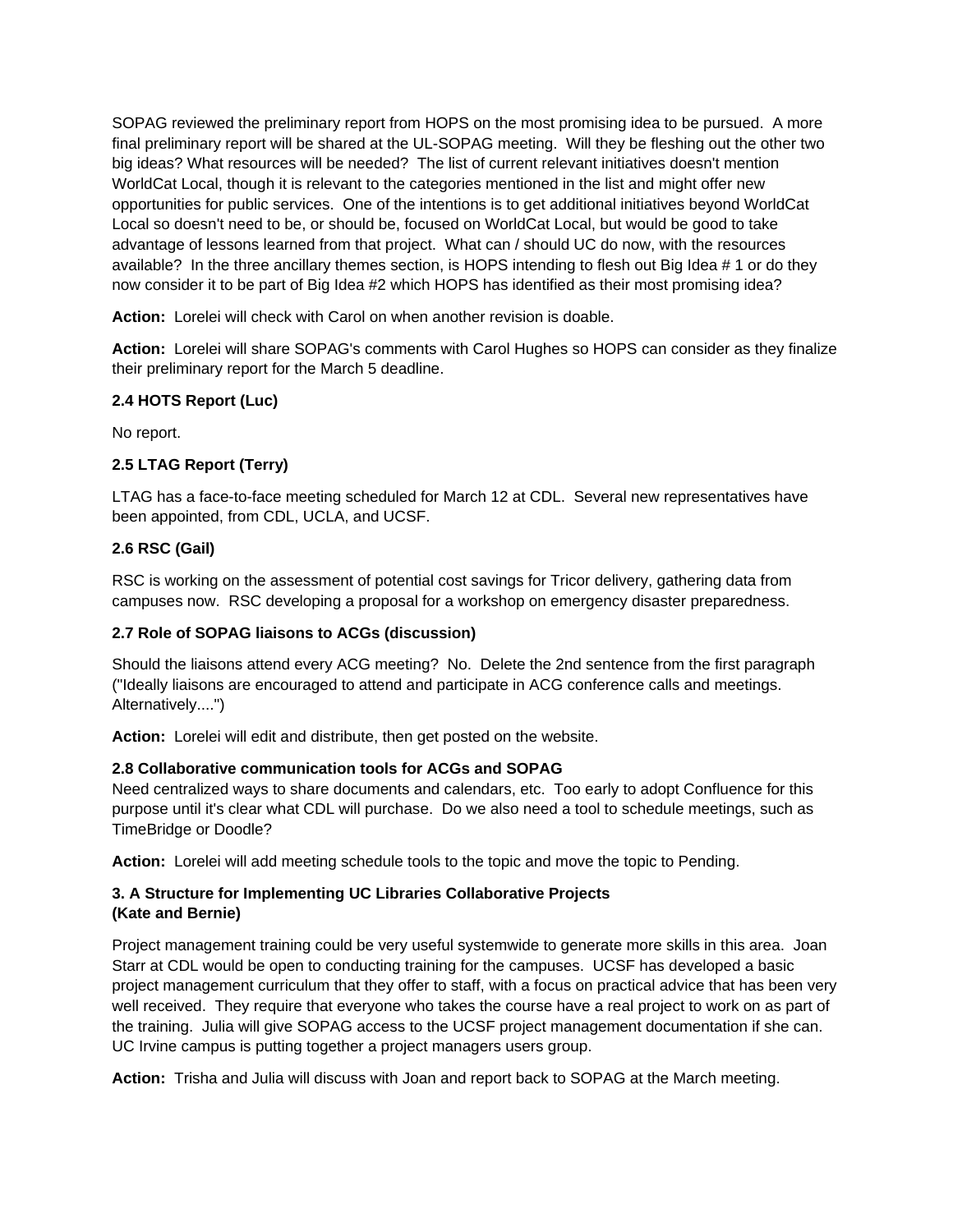### **4. e-dissertations (Trisha)**

Nothing new to report yet. Trisha will be contacting the campuses.

# **5. Task Force Reports**

# **5.1 Bibliographic Services Task Force (Terry)**

All 10 of the Next Generation Melvyl Pilot Configurations documents from the campuses were received and the OCLC configuration questionnaires were submitted to OCLC on time. The project is still on target for public release at the end of April. The Implementation Team is working with the task groups to design pre-Day1 testing. The task groups may be asking some of the ACGs or CIGs for help as needed, to verify campus-specific functions. No update yet on the exact date for including University of California Mass Digitization content in WorldCat Local. Terry will show screenshots at least at the March UL-SOPAG meeting, possibly some preliminary active sites. A "Launch Packet" is being developed for the campuses by the Communications Task Group, will be distributed to the campuses by mid-March.

# **6. Digital Library Workshop (Luc, Julia, Trish, and Bernie)**

Logistics information has been distributed though hotel info may not have gone to the non-SOPAG workshop attendees. Workshop will be in the same room as the UL-SOPAG meeting. If the DLSAG rep can't attend, no substitutes will be invited.

UCSC and UCSB are both very interested in getting a content management system such as ContentDM. CDL is considering what the options might be for hosting ContentDM or a similar product for the campuses and hope that the workshop will inform the planning and evaluation.

**Action:** Trisha will send hotel information for the non-SOPAG workshop attendees.

**Action:** SOPAG members will ensure surveys are in by March 7

# **7. Report on CDL Related Items (Trisha)**

- Calisphere update will be widely distributed.
- CDL has been talking with other groups about Counting California, all have agreed to close it down.
- OpenLibrary has reported that the UC Open Content Alliance content is included, Trisha will gather more information based on our questions. Is OCA contributing directly? Why is OpenLibrary not harvesting from OCLC? Karen Coyle is a consultant on the project.
- DPR costs are continuing to be discussed. Trisha is developing a pilot project to address 3 things: risk assessment, assessment of cost for managed storage, assessment of long-term costs for preservation services. Pilot will be presented to the ULs at the March meeting, moving towards preserving Google and OCA content.
- Web archiving service is moving along, will move into production in May. At that point UC libraries can build collections collaboratively. CDC got an overview of the functionality last week. Looking into bringing other participants into the project, beyond government information librarians. Looking at issues such as preserving eScholarship links and capturing scholarly blogs. At the next SOPAG meeting in Oakland, SOPAG will get a demonstration and the questions CDC has been asked to help CDL consider. Each campus will get one terabyte of space for initial archiving. Ongoing costs will be subsumed in the DPR costing proposal.

**Action:** Trisha will be in touch with Terry and Stephen Davison about Mass Transit and how we can move large sets of data to the DPR.